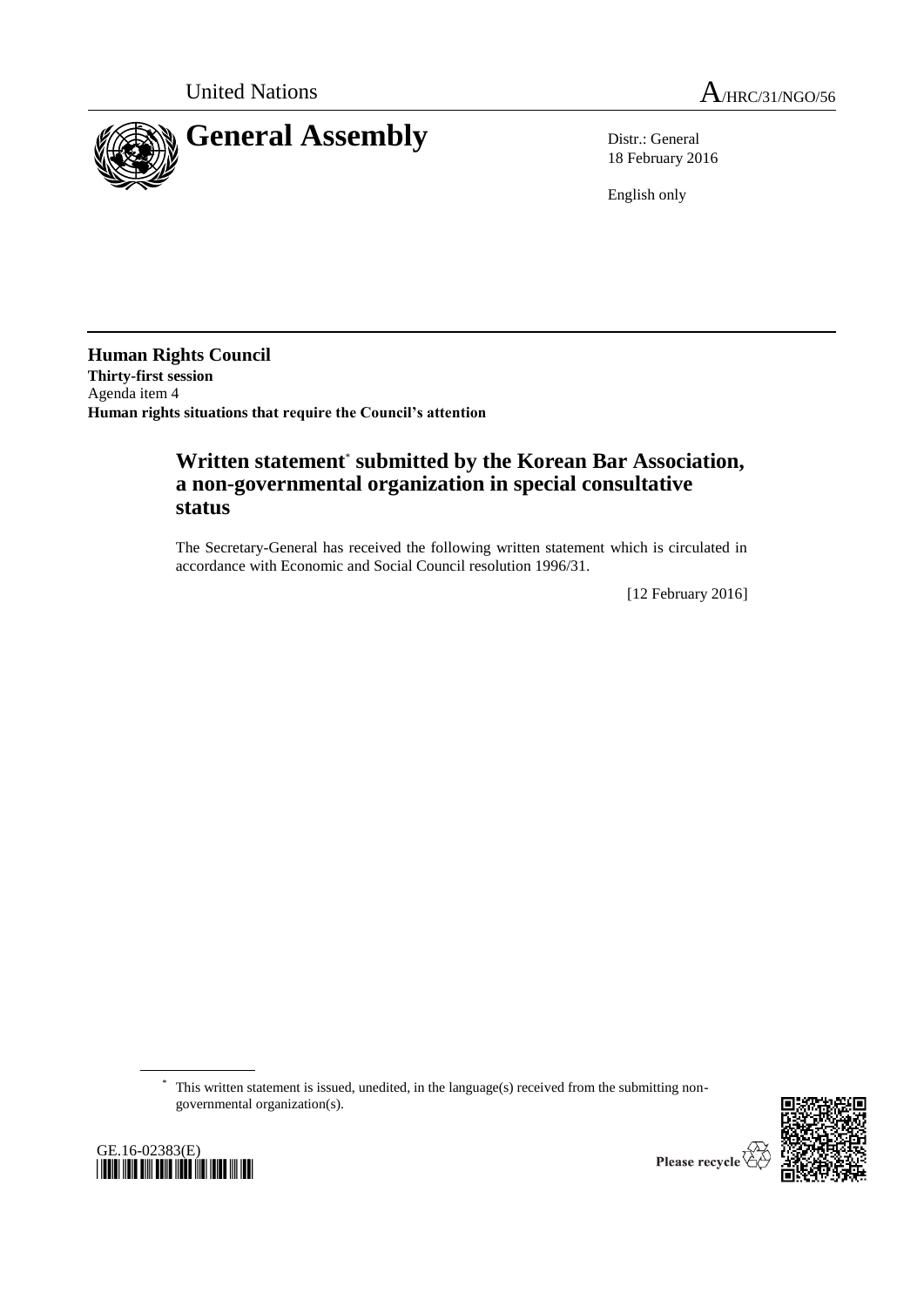## **Infringements of Human Rights in the DPRK as a Threat to Peace**

On January 6, 2016, the Democratic People's Republic of Korea demonstrated to the world that it has no intention of dismantling or halting the development of its nuclear weaponization program. This fourth round of nuclear tests was an aggressive action by Pyongyang that presents a serious threat to countries in Northeast Asia and beyond. Furthermore, the DPRK on Feb. 7, 2016 defied international warnings and launched a long-range rocket that the United Nations and others call a cover for a banned test of technology for a missile that can deliver a nuclear bomb. While such harmful actions by Kim Jong-un regime's should have already been curbed internally, the citizens of the DPRK have no ability to alter the wrongful course of their government's policy of nuclear development as they have no fundamental freedoms or basic rights including freedom of expression.

The DPRK has committed systematic, widespread and gross human rights violations that constitute crimes against humanity to control its citizens and their beliefs in the process of establishing a totalitarian dictatorship, stressing the supreme authority of the "Leader" (*Suryong*) in every domain including ideology, law, administration, and regulations. The regime carries out public executions, operates political prison camps as well as an elaborate system of public surveillance.

The DPRK's policing bureaucracy consists of the State Security Department(SSD; *Guk-ga An-jeon Bo-wi-bu*), the Ministry of People's Security(MPS; *In-min Bo-an-bu*) and the In-min-ban system (a people's neighborhood unit), which collectively observe and monitor the country's citizens. The DPRK government utilizes a registration and census system which classifies citizens into three strata and fifty-one categories based on a discriminative social class policy.

According to the UN Commission of Inquiry on Human Rights in the DPRK, the decision-making process in the DPRK is highly centralized, especially in the government agencies where the majority of human rights violations and crimes against humanity are committed. The leadership structure is dominated by the Supreme Leader and a small cadre who lead the central organs of the Workers' Party of Korea (WPK) and the National Defense Commission (NDC). Many of these individuals hold high military ranks and occupy key positions in the military and security apparatus. However, the predominant role of the Supreme Leader, Kim Jong-un who heads both the WPK and the NDC, remains a permanent fixture in the political system of the DPRK.

In terms of gross human rights violations in the DPRK that also constitute crimes against humanity, the SSD, currently led by Gen. Kim Won-hong, is almost always implicated, while the MPS, led by Gen. Choi Boo-il, is also invariably linked. The WPK has permeated all areas and levels of governance and society to ensure that its policies are followed. In particular, the WPK's elite were referenced at the expanded joint meeting of the WPK Central Committee and the Party Committee of the Korean People's Army(KPA) presided over by Kim Jong-un on February 2-3, 2016 as follows:

Hwang Pyong So: Director of the KPA General Political Department, Member of the Standing Committee of the Central Committee's Political Bureau

Kim Kyong Ok: Senior Deputy Director of the WPK Organization Guidance Department Jo Yon Jun: Senior Deputy Director of the WPK Organization Guidance Department Kim Ki Nam: WPK Secretary and Director of the Propaganda and Agitation Department Choe Ryong Hae: WPK Secretary for Workers' and Social Organizations Choe T'ae Bok: WPK Secretary for Science and Education, Chairman of the Supreme People's Assembly Kim P'yong-hae: WPK Secretary and Director of the Cadres' Affairs Department Kim Yong Chol: Secretary and Director of the United Front Department O Su Yong: WPK Secretary for Light Industry Gen. O Kuk Ryol: Vice Chairman of the National Defense Commission Ri Yong Mu: Vice Chairman of the NDC Kim Yo Jong (Kim Jong-un's sister): Deputy Director of the WPK Propaganda and Agitation Department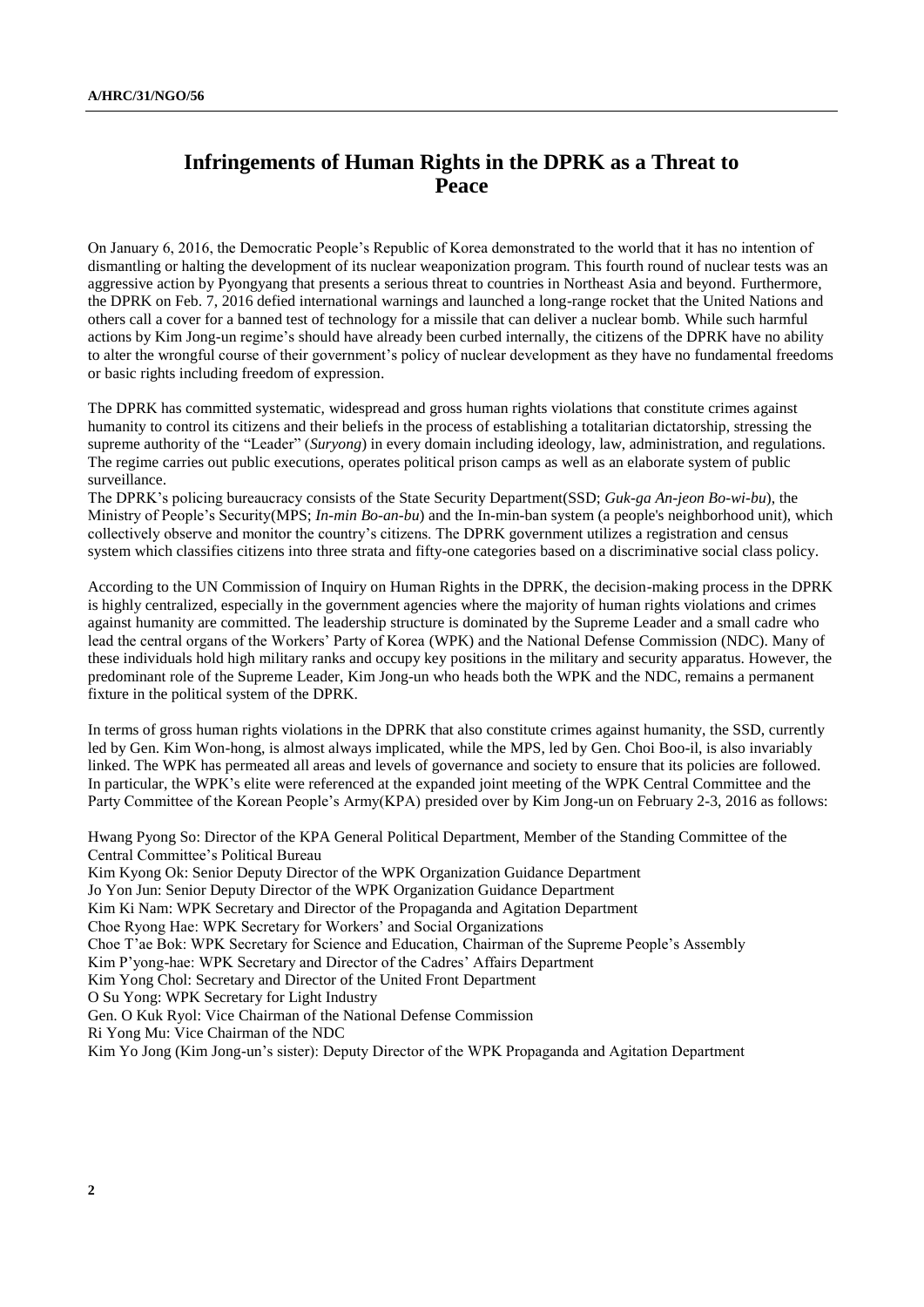## **Propositions**

The international community, acting through the United Nations and consistent with its responsibility to protect, should make provisions to ensure that those most responsible for crimes against humanity in the DPRK are prosecuted before an international court and brought to justice.

We are convinced that the Security Council should refer the situation in the DPRK to the International Criminal Court (ICC), as recommended by the Commission of Inquiry and subsequently encouraged by consecutive General Assembly resolutions.

In the event that the Security Council fails to refer the situation to the ICC, the General Assembly, as proposed by the Commission of Inquiry, could establish an ad hoc international tribunal for the DPRK. In this regard, the General Assembly could rely on its residual powers recognized inter alia in the "Uniting for Peace" resolution and the combined sovereign powers of all individual Member States to try these perpetrators of crimes against humanity on the basis of the principle of universal jurisdiction.

Furthermore, as suggested by the Commission of Inquiry, a special international prosecutor's office for the DPRK could be established by the General Assembly as a stop-gap measure to secure witness testimony and other information until a court can exercise jurisdiction. Alternatively, following similar methods of work as the Commission of Inquiry, a nonprosecutorial documentation structure could be established by the High Commissioner for Human Rights, which would complement the work of the ICC or an ad hoc international tribunal.

In addition to a possible referral to the ICC, the Security Council, as encouraged by the General Assembly, should also adopt and consider the scope for effective targeted sanctions against those who appear to be most responsible for acts that the Commission of Inquiry deemed to constitute crimes against humanity.

The DPRK should immediately cease arbitrary death executions and infringements of people's rights to life such as public executions, extrajudicial summary executions ignoring the lawful judicial procedures.

The DPRK should also immediately close the political prison camps and release all political prisoners unconditionally and without any delay. Notwithstanding, in the event of an unstable political situation, the DPRK may perpetrate a massacre in the camps to erase the evidence. Therefore, the international community needs to have a plan to rescue the camp survivors.

We, the Korean Bar Association, call upon Member States to undertake to ensure that the people of the DPRK can have the right to freedom of opinion and expression, as stipulated in Article 19 of the Universal Declaration of Human Rights and International Covenant on Civil and Political Rights to which the DPRK is a signatory. One of our main objectives is to "provide essential information directly to the people of the DPRK." The ability to receive and impart information and learn about the outside world is a key determinant of freedom and an important way of helping to bring about internal change.

Member States should combat the practice of forced labour by the overseas DPRK workers. We call upon Member States to conduct thorough inspections at worksites on a regular basis and forcefully repatriate those responsible for violations. Furthermore, from now on we call upon Member States not to accept DPRK overseas workers.

We urge the Government of the DPRK to become a member of the International Labour Organization and abide by all the relevant conventions. The Government of the DPRK should protect its inhabitants, address the issue of impunity and ensure that those responsible for violations of human rights are brought to justice before an independent judiciary.

The People's Republic of China (PRC) should protect the people of the DPRK who have sought refuge in, or are transiting through, its territory by abiding by the principle of *non-refoulement*. The PRC holds the key to this issue. Yet, despite the PRC's contention that it has been dealing with North Korean defectors based on humanitarian principles, in our opinion the PRC has persistently approached this issue from the perspective of its national interest. The PRC still believes that a massive influx of North Koreans across the porous border will not only threaten the security of its traditional ally, but also goes against the PRC's national interests. While we understand the PRC's position on this